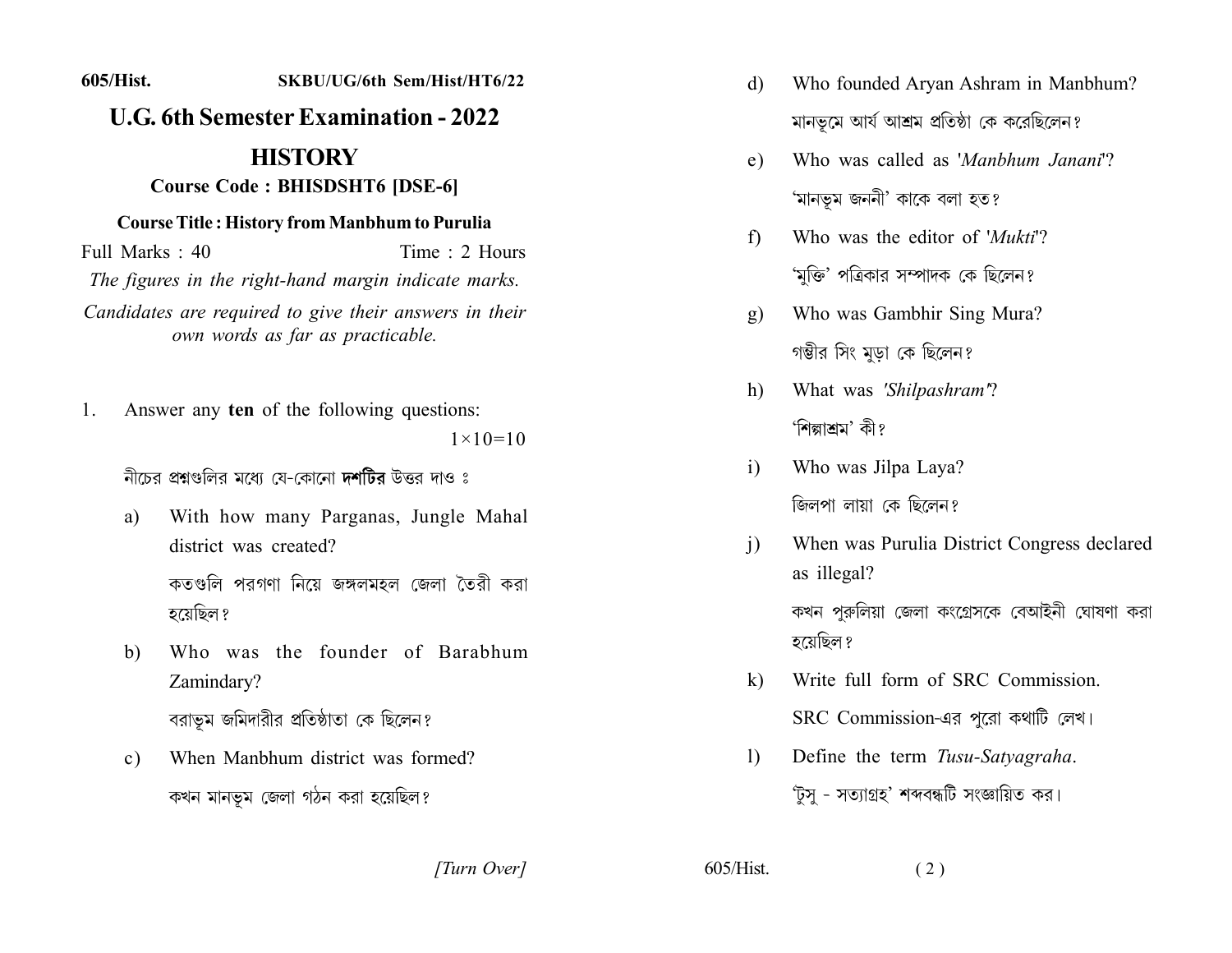- Who was the leader of Banga Satyagraha?  $m)$ বঙ্গ সত্যাগ্রহের নেতা কে ছিলেন?
- When present Purulia district was created?  $n)$ কখন বৰ্তমান পুরুলিয়া জেলা গঠিত হয়েছিল?
- After which incident Bhadu Puja was started  $(0)$ at Panchakot-Kashipur area? কোন ঘটনার পরে পঞ্চকোট-কাশিপর অঞ্চলে ভাদ পজার প্রচলন হয়েছিল?
- Answer any five of the following questions: 2.  $2 \times 5 = 10$

নীচের প্রশ্নগুলির মধ্যে যে-কোনো পাঁচটির উত্তর দাও ঃ

Mention the geographical boundaries of a) Jungle Mahal district at the beginning of Nineteenth Century.

> ঊনবিংশ শতাব্দীর সচনাপর্বের জঙ্গলমহল জেলার ভৌগোলিক সীমানা উল্লেখ কর।

- When and where *Chuar* rebellion was started? b) কখন এবং কোথায় চুয়াড় বিদ্রোহ শুরু হয়েছিল?
- What was Flag Satyagraha?  $c)$ পতাকা সত্যাগ্ৰহ কী?
- Mention two essays written by Labanya Prabha d) Devi

লাবণ্যপ্রভা দেবীর লেখা দুটি প্রবন্ধের উল্লেখ কর।

When and where *Lok Sevak Sangha* was  $e)$ established?

কবে এবং কোথায় লোক সেবক সঙ্ঘ প্রতিষ্ঠিত হয়েছিল?

- What was the main cause of Ganga Narayan  $\mathbf{f}$ Hungama? গঙ্গা নারায়ণ হাঙ্গামার প্রধান কারণ কী ছিল?
- Why 'Satya Mela' is observed in Jhalda?  $g)$ ঝালদায় কেন 'সত্যমেলা' অনুষ্ঠিত হয়?
- Why was Bhajohari Mahato famous for?  $h$ ভজহরি মাহাত কেন বিখ্যাত ছিলেন?
- Answer any two of the following questions: 3.  $5 \times 2 = 10$

নীচের প্রশ্নগুলির মধ্যে যে-কোনো দুটির উত্তর দাও ঃ

- What was Ghatwali system? a) ঘাটওয়ালী ব্যবস্থা কী?
- Analyse the background of Banga Satyagraha.  $h$ 'বঙ্গ সত্যাগ্রহ'র পটভূমি বিশ্লেষণ কর।
- Write a note on Rishi Nibaran Chandra  $c)$ Dasgupta.

ঋষি নিবারণ চন্দ্র দাশগুপ্তের ওপরে একটি নিবন্ধ রচনা কর।

 $605/Hist$ 

 $605/Hist$